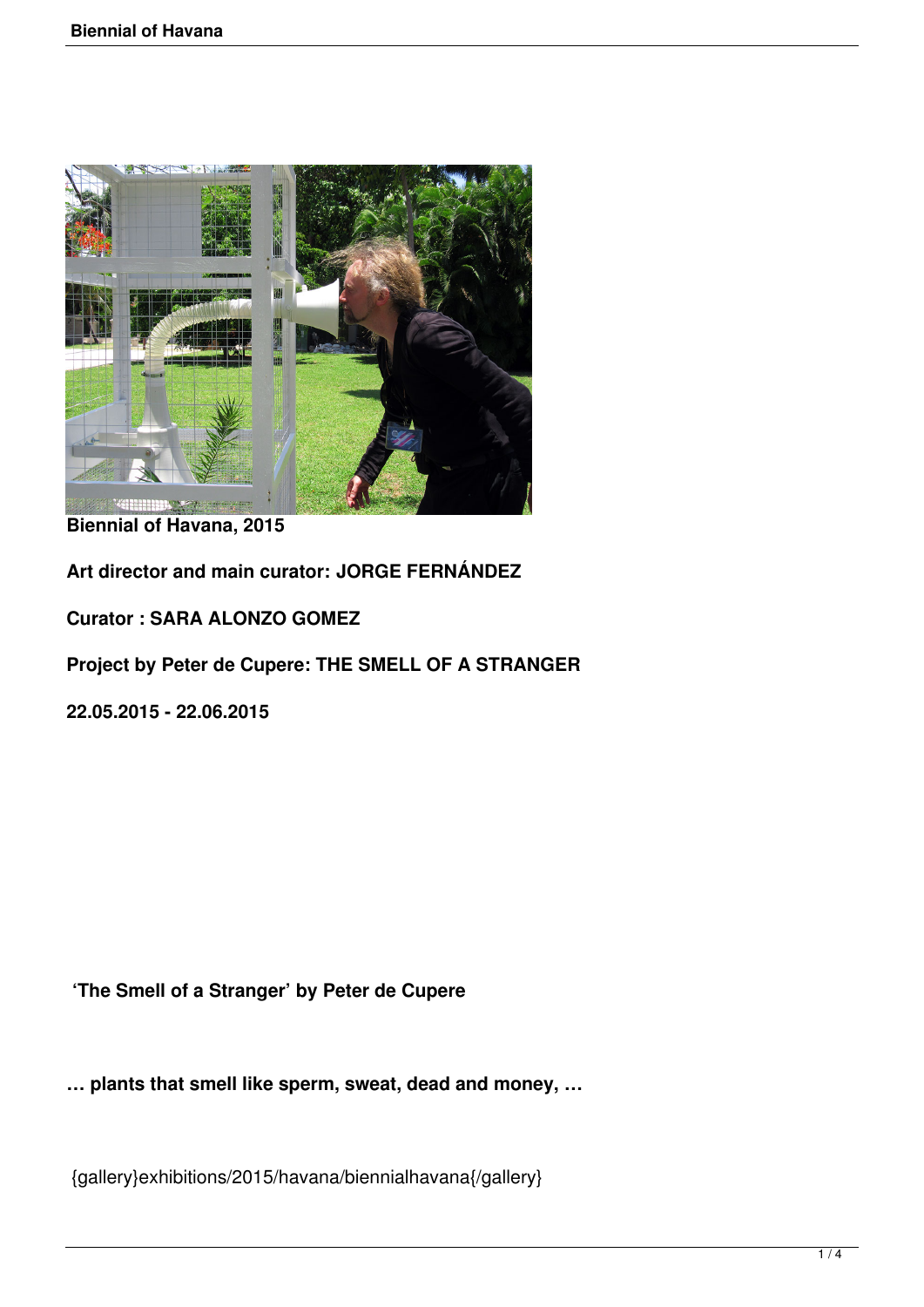For the 12<sup>th</sup> Biennial of Havana, the Belgian artist Peter de Cupere created the work '**The Smell of a Stranger'**

. This could well be the most discussed work of the biennial of Havana. 'The Smell of a Stranger' is olfactory work, but also an ultra innovative technological research about the future of our planet and a small jest towards the opening of the Cuban borders towards the United States.

Through **'Scent Engineering'** the artist changes the scent of local Cuban plants and flowers. In total he will give 9 plants, flowers a different smell through 'scent engineering'!

It is only a few years that 'scent engineering' exists and it is still in full development, but imagine that one could give each plant a different scent aroma and thus increase the production of a certain scent or aroma and make it smell and taste more intense. One could give rare scents to a common plant, but also to the fruits of this plant.

Imagine that you can give the scent of French jasmine to a pumpkin, the price of this as most expensive flower scent will decrease thanks to the larger volume a pumpkin can produce. Combine this with making the scent even stronger and one no longer talks about French Jasmine as the most expensive flower scent.

Besides the many possible advantages, there could also be many disadvantages because genetic manipulation of plants are not free from consequences on nature and society. How will the insects be able to fertilize the plants through pollen? One could also just add those scents that attract or repel certain insects, bees. Or can one just take away the scent to prevent allergic reactions so that people with an allergy for a rose or lilies, can enjoy the beauty of these flowers without walking around in tears.

The artist chose especially this work to present in Cuba because Cuba still has a beautiful immaculate wildlife. Two years ago, he went together with Curator Sara Alonso Gómez, Bruno Devos and an aroma specialist of the Cuban army on a scouting trip into the forest to discover new scents. The artist was surprised by Cuba's wonderful and immaculate nature and exactly that is why he wants to make a statement with the work 'The Smell of a Stranger' to make the Cubans think about their future now that the borders with the United States have opened up. The Western culture is slowly creeping in and the capital automatically follows. Cuba has a lot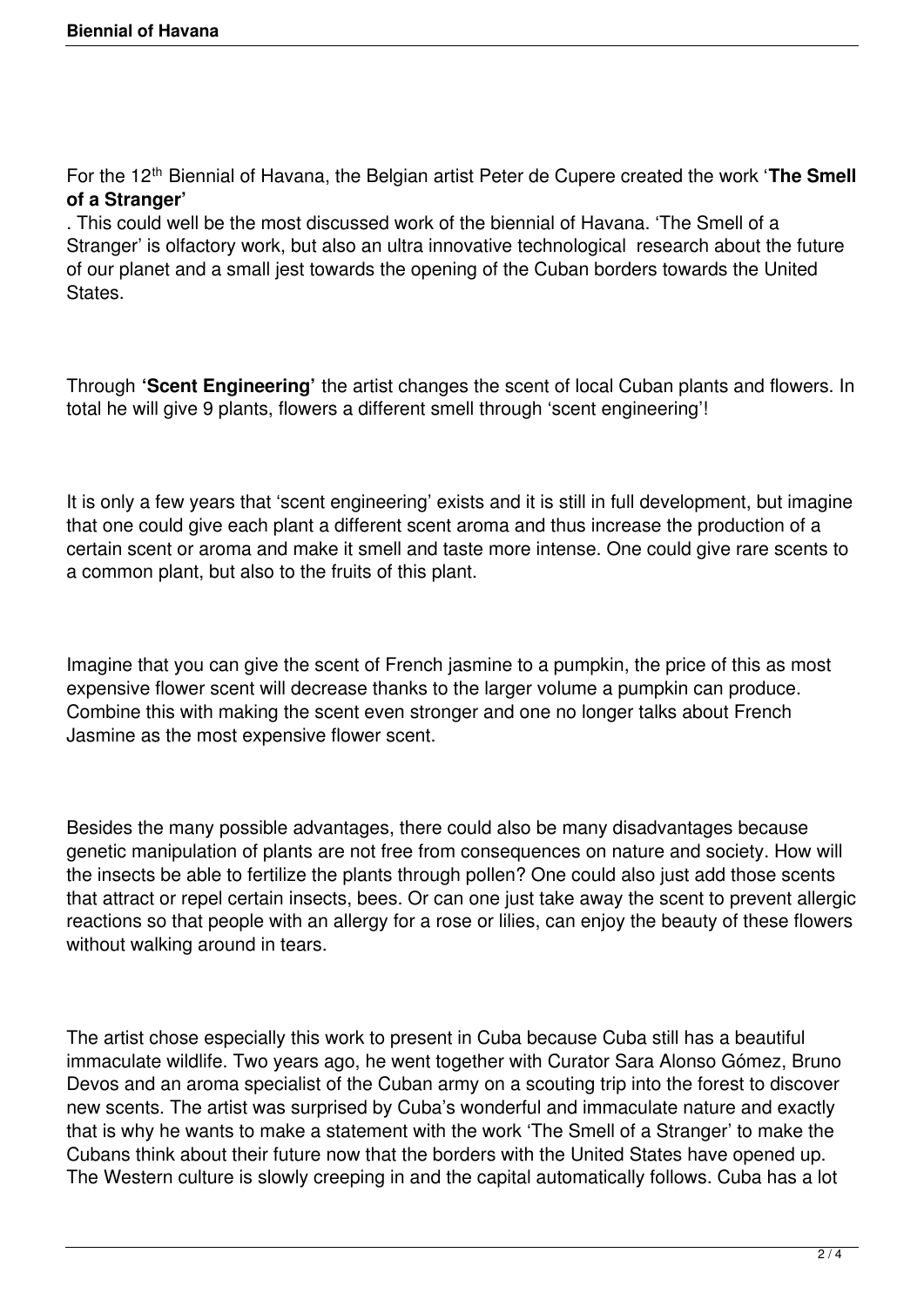of nature and a lot of cultural aspects which can be exploited with bad intents. Two years ago, the artist did not yet see any brands such as Coca-Cola or M&M's on the shelves in the shops in Havana. Two months ago, when being out there on prospection for the work, these were shining on the shelves of the shops due to the Cuban sun rays which fell on it. Will Cuba maintain its cultural and natural identity?

Artist Peter de Cupere takes it even a notch further than only foreseeing the plants of a scent of a different plant. He 'scent engineers' the plants with a scent referencing to human beings. A plant will smell like sperm, another one like a vagina, another one like the scent of cold sweat and yet many other scents such as the scent of money. But also the scent of gun powder and air pollution are present and also the funny reference to our Western culture with the scent of hamburgers. Because the artist says that once you know how to engineer a scent, you can create almost any scent you want. According to him will future perfumes not only be created in laboratories, but also through plants.

Imagine that you can let your own scent develop in a flower! But also non-living scents such as the scent of death is present in a plant. The artist makes a reference to the future where one will be able to make plants who lets the scent of a loved one survive so that you can have the person olfactorically with you at all times. Just about the scent combinations with plants and flowers will the art philosophers have a lot to write about. And to reinforce the progressive character of his work, there is one plant which creates the scent of blood. He hopes to show by this that one could have plants create blood so that there would always be sufficient to help people in need.

The Smell of a Stranger lets you, as a spectator, think about what if gene technology and scent engineering become common good. What could the consequences be? Advantages and disadvantages?

Because Scent Engineering is not yet developed very far and one does not yet know whether or not bringing it in contact with the skin is harmful, the plants are in a planter with bars so that the visitors cannot touch the plants. The scents of the plants are reinforced by small fans and a large scent spreader. These work on solar energy and there is no lack of sun in Cuba! Furthermore, the plants have been manipulated in such a manner that the scents smell very concentrated. The scents are kept in the scent spreader through a sponge-like structure which has been created to hold onto the scent. The visitor can thus experience the scents at any time during the day without the scent being any less at a certain moment of day. Only after a while the intensity of the scent will decrease. Because it is currently impossible to keep plants, on which scent engineering has taken place, alive for a long time, the scent will decrease over